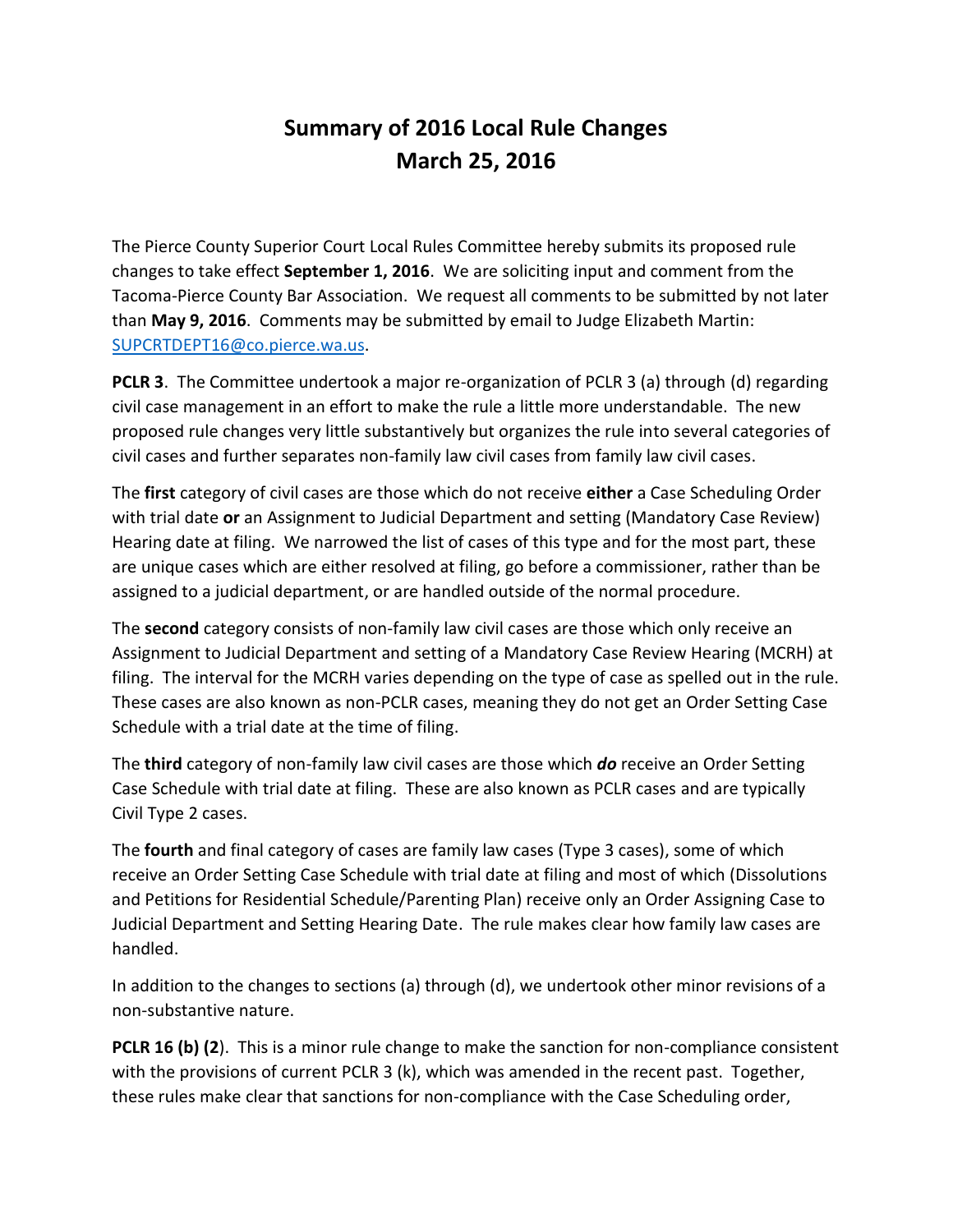including disclosure of witnesses, exhibits and discovery, are within the discretion of the court, consistent with applicable case law regarding exclusion of witnesses at trial.

**PCLR 65.** This is another minor rule change to make our local rule consistent with the provisions of the state-wide CR 65 (b) regarding notice to be provided to the opposing party when seeking temporary injunctive relief.

**PCLGR 31.1.** This is a new rule which simply references the provisions of GR 31.1, enacted by the Washington State Supreme Court effective January 1, 2016. The local rule also references the Pierce County Superior Court Policy regarding Court Administrative records, which took effect January 4, 2016.

**PCLMAR 2.1.** We are proposing a minor clarification to the amendments which took effect September 1, 2015. This makes clear that the time frame for filing the Statement of Arbitrability is no sooner than the date the date the Confirmation of Joinder is *to be* filed and not later than the discovery cut-off date. The only revision is the addition of the words: "to be". We have also clarified this issue with the Clerk's Office regarding use of the Statement of Arbitrability form and timing of such.

**PCLSPR 98.04.** We have undertaken a clean-up of this rule which does not involve any substantive changes.

As always, we welcome your input and comments.

Thank you,

Judge Elizabeth P. Martin, Chair, Pierce County Superior Court Local Rules Committee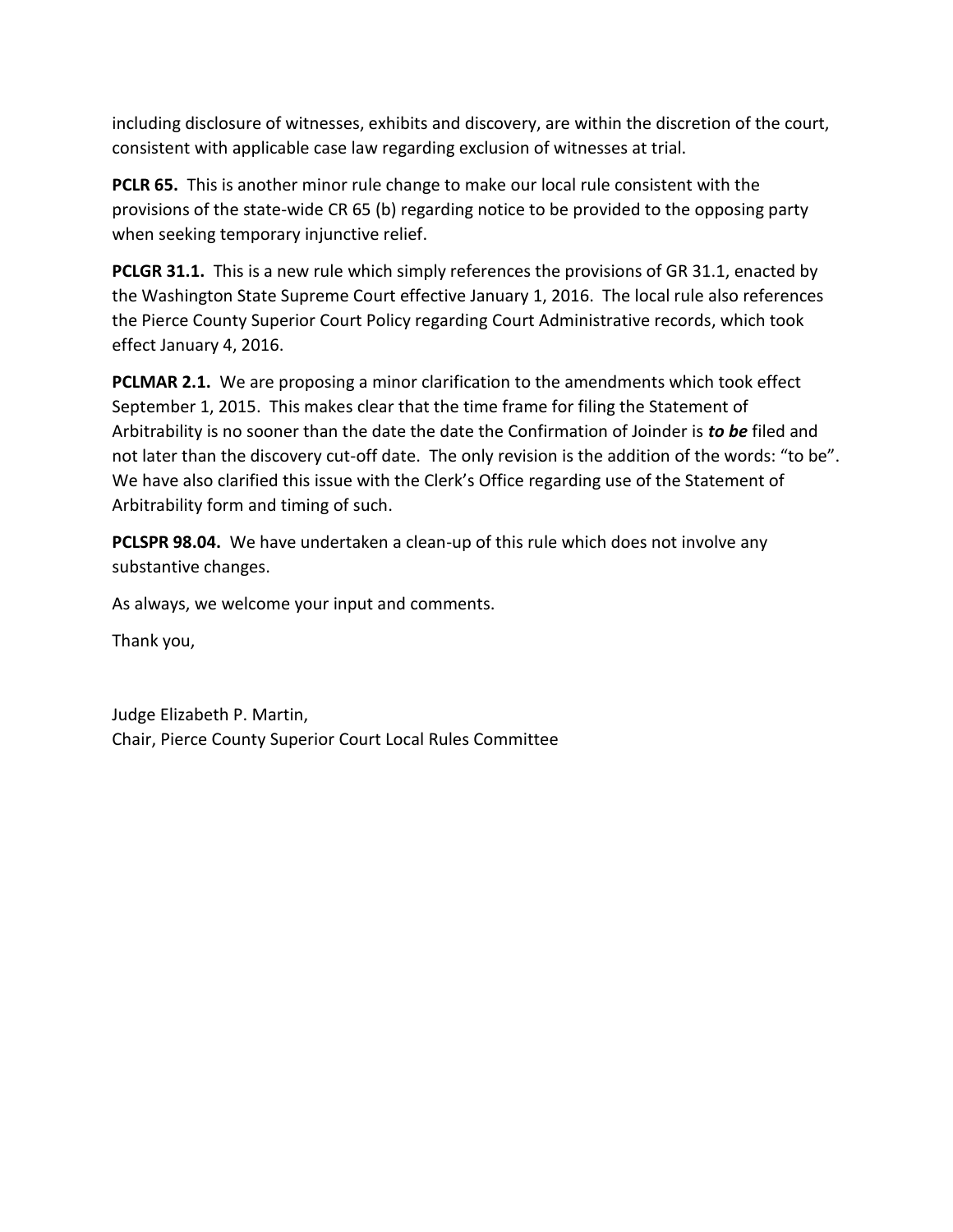#### **PCLR 3 COMMENCEMENT OF ACTION/CASE SCHEDULE**

**(a) Civil (Non-Family Type 3) Cases that do not receive a scheduling order on filing.** The following case types do **NOT** receive either an **Order Setting Case Schedule** (Form A as set forth in the Appendix) or an **Order Assigning Case to Judicial Department and Setting Hearing Date (**Form B1/B2**)** at filing:

**(1) Change of name**;

- **(2) Domestic violence** (**[Chapter 26.50 RCW](http://apps.leg.wa.gov/rcw/default.aspx?cite=26.50)**);
- **(3) Harassment** (**[Chapter 10.14 RCW](http://apps.leg.wa.gov/rcw/default.aspx?cite=10.14)**);
- **(4) UIFSA actions** (**[Chapter 26.21A](http://apps.leg.wa.gov/rcw/default.aspx?cite=26.21A)**);

**(5) Foreign judgments** 

**(6) Abstract or transcript of judgment;** 

**(7) Civil commitment**;

- **(8) Proceedings under [Chapter 10.77 RCW](http://apps.leg.wa.gov/rcw/default.aspx?cite=10.77)** (Criminally Insane);
- **(9) Proceedings under [Chapter 70.96A RCW;](http://apps.leg.wa.gov/rcw/default.aspx?cite=70.96A)**

**(b) Civil (Non-Family Law Type 3) Cases receiving a Mandatory Court Review Hearing date only upon filing.** The following case types are ones for which the Clerk shall issue, at the time of filing, or for estate cases when an order appointing personal representative is filed, an **Order Assigning Case to Judicial Department and Setting Hearing Date** (**Form B1**, except as to certain estate matters as set forth in section (b)(4) below). The time frame for the Mandatory Court Review Hearings vary depending on the type of matter, as indicated below:

#### **(1) Case types to be reviewed 4 months after filing:**

Absentee Administrative Law Review Confidential name change **Collection Commercial** Compel/Confirm Binding Arbitration Confidential Intermediary Criminal RALJ Appeal Deposit of Surplus Funds DOL Revocation – Appeal **Foreclosure** Guardianship, Limited Guardianship, Special Needs Trust and Trust**,** except for annual periodic reviews of guardianships and trusts which are heard by the assigned Judicial Department on its Friday motion docket, and contested guardianships which shall be assigned a Case Schedule when a trial date is requested; Injunction Interpleader Lower Court Appeal – Civil Lower Court Appeal – Infraction Minor Settlement with or without guardianship **Miscellaneous** Petition for Writ Proceedings for isolation and quarantine Seizure of Property from Commission of Crime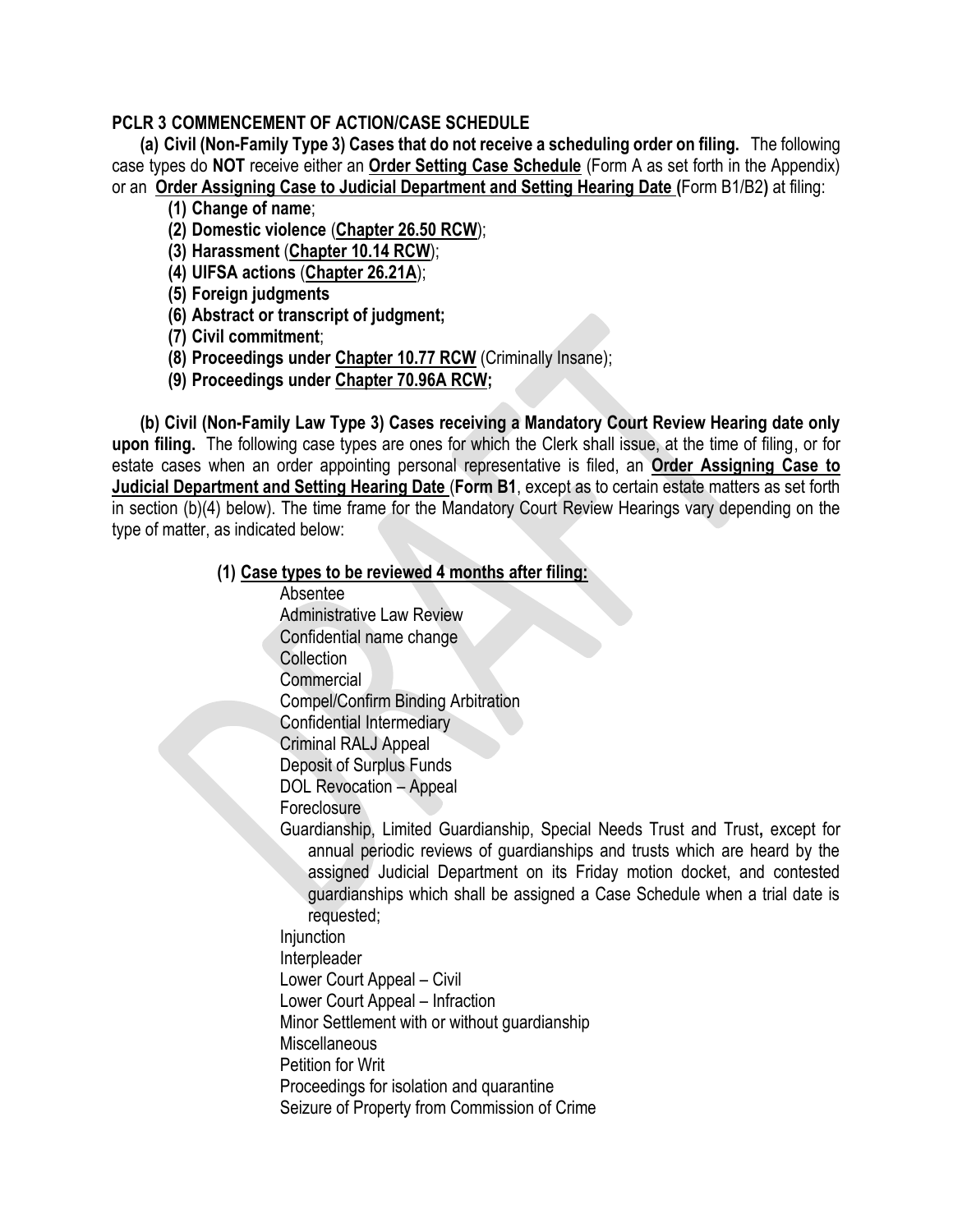Seizure of Property Resulting from Crime **Subpoenas** Unlawful Detainer Writ of Habeas Corpus Writ of Mandamus Writ of Review

#### **(2) Case types to be reviewed 6 months after filing:**  [NONE]

## **(3) Case types to be reviewed 12 months after filing**:

## Adoption

Child Support or Maintenance Petitions for Modification

Estate/probate **if court supervision is required** (e.g. bond required, either a guardian or guardian *ad litem* is appointed to represent a minor or incompetent heir, or estate insolvent) or is otherwise governed by **[RCW 11.76.010](http://apps.leg.wa.gov/rcw/default.aspx?cite=11.76.010)**, except any will contest or litigation matter arising in a probate case shall be assigned an Order Setting Case Schedule when the Petition to Contest the Will is filed or the estate is sued.

Paternity Parent Determination Trust and Estate Dispute Resolution Act (TEDRA)

# **(4) Case types to be reviewed 60 months after filing:**

Estate/probate **if full nonintervention powers are granted (Form B2)**.

The purpose of the mandatory court review hearing in these case types shall be to assess the progress of the case and assure that the matter is being prosecuted diligently to a conclusion. If necessary and where appropriate, the court may issue an **Order Setting Case Schedule** (Form A) to provide a trial date. **Failure to attend the hearing may result, when appropriate, in dismissal of the case without prejudice or closure of the matter without further notice. In paternity matters, it may result in a resolution of the case without dismissal.** 

**(c) Civil (Non-Family Law Type 3) Cases which receive an Order Setting Case Schedule at Filing**. When a new civil, non-family case of a type not specifically identified in sections (a) or (b) above is filed or as otherwise provided in these rules, the clerk shall issue and file a document entitled **Order Setting Case Schedule** and shall provide one copy to the plaintiff/petitioner and one copy to the assigned judicial department. The plaintiff/petitioner shall serve a copy of the applicable Order on the defendant/respondent along with the initial pleadings; provided that if the initial pleading is served prior to filing, the plaintiff/petitioner shall within five (5) court days of filing serve the applicable Order. If the initial pleading is served by publication, the plaintiff/petitioner shall serve the applicable Order within five (5) court days of service of defendant's/respondent's first appearance. When the applicable Order is served pursuant to this section, it may be served by regular mail with proof of mailing/service to be filed promptly in the form required by these rules, see **PCLR 5**. The **Order Setting Case Schedule** shall contain the case heading and otherwise be as set forth in Appendix, **Form A**.

**(d) Family Law (Type 3) Cases.** These cases are governed by PCLR 40(d).As set forth more fully in that rule, it depends on the particular type of family law case whether the matter receives an **Order**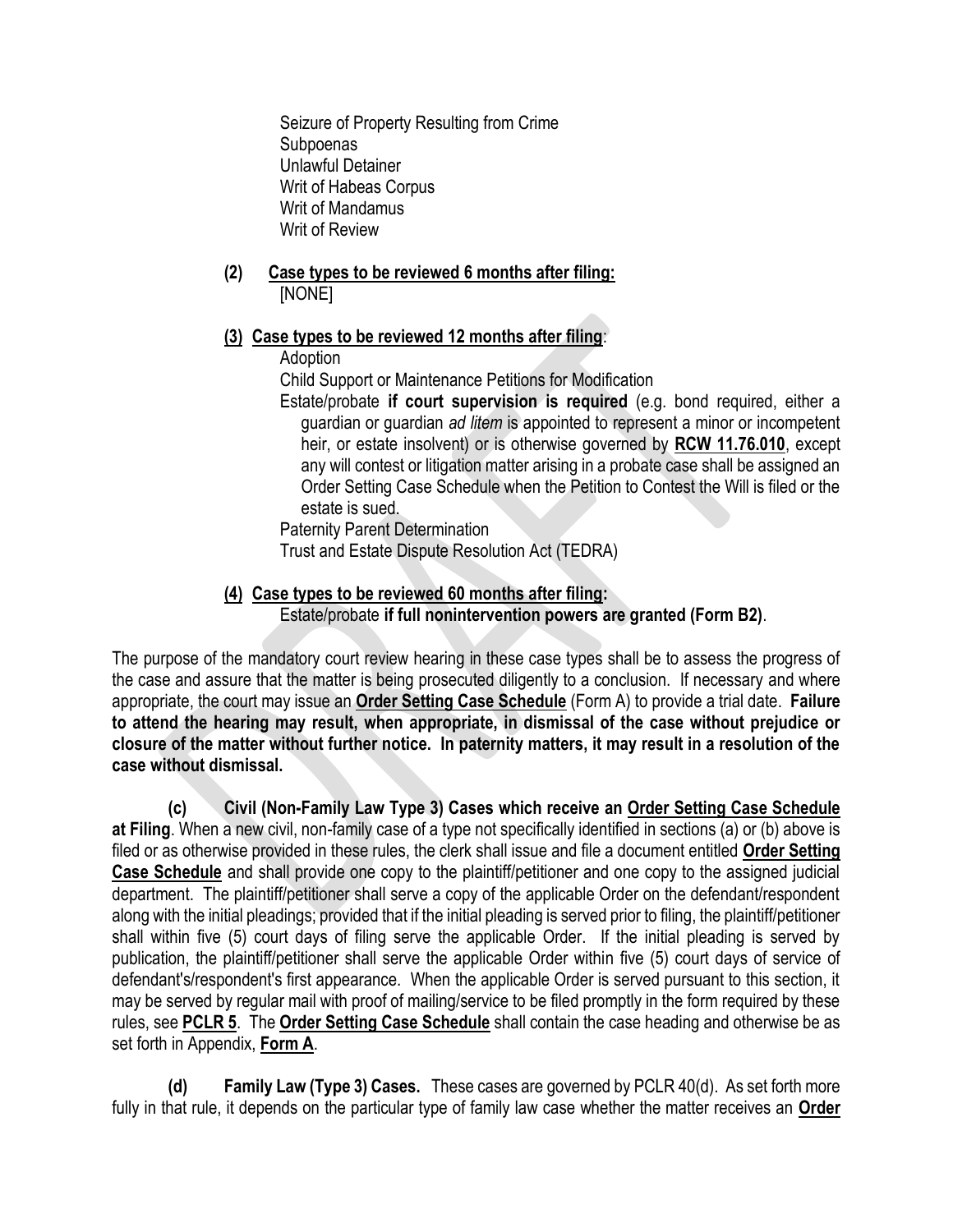#### **Setting Case Schedule** OR an **Order Assigning Case to Judicial Department and Setting Hearing Date**  at the time of filing.

When a new **Petition for Dissolution** (with or without children) or a **Petition to Establish a Residential Schedule/Parenting Plan** is initiated, the clerk shall issue and file a document entitled **Order Assigning Case to Judicial Department and Setting Hearing Date** and shall provide one copy to the petitioner and one copy to the assigned judicial department. The **Order Assigning Case to Judicial Department and Setting Hearing Date** shall contain the case heading and otherwise be as set forth in Appendix, **Form I**. See PCLR 40(d).

Certain other types of Family Law Cases such as **Non-parental Custody Petitions** and **Petitions to Modify an Existing Parenting Plan** shall be issued an **Order Setting Case Schedule** at filing pursuant to **PCLSPR 94.04(f)** and **(g)** and assigned to a department or to Family Court in accordance with existing court policy and practice.

In every newly initiated family law case or modification proceeding, the petitioner shall serve a copy of the applicable Order on the respondent along with the initial pleadings; provided that if the initial pleading is served prior to filing, the petitioner shall within five (5) court days of filing serve the applicable **Order**. If the initial pleading is served by publication, the petitioner shall serve the applicable **Order** within five (5) court days of service of respondent's first appearance. When the applicable **Order** is served pursuant to this section, it may be served by regular mail with proof of mailing/service to be filed promptly in the form required by these rules, see **PCLR 5**.

**(e) Amendment of Case Schedule**. The court, either on motion of a party or on its own initiative, may modify any date in the Order Setting Case Schedule for good cause, including the track to which the case is assigned, except that the trial date may be changed only as provided in **PCLR 40(g)**. If an Order Setting Case Schedule is modified or the track assignment is changed, the court shall prepare and file the Order Amending Case Schedule and promptly mail or provide it to the attorneys and self-represented parties.

Cases which are transferred to mandatory arbitration pursuant to **PCLMAR 2.1** will have their existing case schedule stricken upon transfer. The assigned judicial department will then set a mandatory court review hearing to monitor the case status. Once a case is resolved, closed or dismissed, the assigned judicial department will cancel any pending mandatory court review hearing. A written request for a trial de novo shall cause a new **Order Setting Case Schedule** to be issued on an expedited track assignment (per PCLR 3(h) below) by the assigned judicial department when the request for trial de novo is filed pursuant to **PCLMAR 7.1**;

**(f) Service on Additional Parties Upon Joinder**. A party who joins an additional party in an action shall be responsible for serving the additional party with the current Order Setting Case **Schedule together with the first pleading served on the additional party.**

- **(g) Form of Case Schedule**.
	- **(1) Original Case Schedule**. The **Order Setting Case Schedule** is set forth in Appendix, **Form A.**
	- **(2) Amended Case Schedule.** An Order Amending Case Schedule shall be in the same form as the original **Order Setting Case Schedule**; except that an Order Amending Case Schedule shall be entitled Order Amending Case Schedule and it need not include the Notice provisions. An Order Amending Case Schedule issued pursuant to **PCLR 40(e)(4)** shall only contain the following dates: Joint Statement of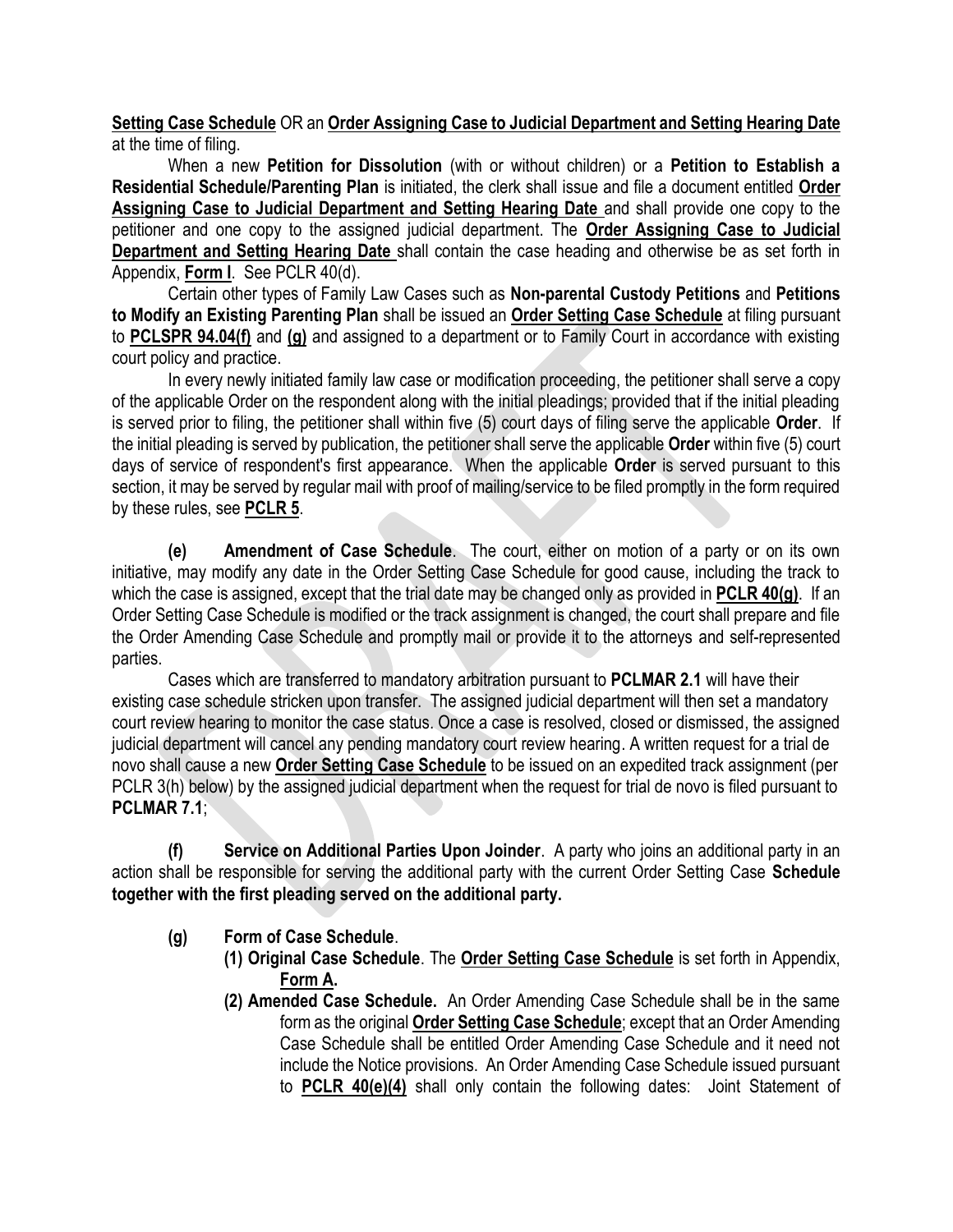Evidence, Pretrial Conference and Trial date. Additional dates may be added to the Order Amending Case Schedule upon order of the court.

**(h) Track Assignment.** Each case receiving an Order Setting Case Schedule at filing shall be assigned to a track as set forth in this rule.

**(1) Expedited Cases.** Expedited cases shall have a discovery cutoff of 20 weeks and trial in 26 weeks. There shall be depositions of the parties only without leave of court. Interrogatories shall be limited to twenty-five (25) in number and each subpart of an interrogatory shall be counted as a separate interrogatory for purposes of this rule. There shall be no limit on requests for admissions. Any case in which it is expected there will be no more than a total of four (4) witnesses shall be presumptively an expedited track case. Requests for a de novo trial following a mandatory arbitration proceeding shall likewise receive an expedited track assignment unless the parties request otherwise.

**(2) Standard Cases.** Standard cases shall have a discovery cutoff of 45 weeks and trial in 52 weeks. There shall be no limitations with respect to depositions, except as otherwise ordered pursuant to the state civil rules. Interrogatories shall be limited to thirty-five (35) in number and each subpart of an interrogatory shall be counted as a separate interrogatory for purposes of this rule. There shall be no limit on requests for admissions. Actions for breach of contract, personal injury, title to land, construction claims involving questions of workmanship and discrimination claims shall presumptively be standard track cases. Any case wherein it is expected there will be no more than a total of twelve (12) witnesses shall be presumptively a standard track case.

**(3) Complex Cases.** Complex cases shall have a discovery cutoff of 67 weeks and trial in 78 weeks. There shall be no limitations with respect to depositions, except as otherwise ordered pursuant to the state civil rules. Interrogatories shall be limited to thirty-five (35) in number and each subpart of an interrogatory shall be counted as a separate interrogatory for purposes of this rule. There shall be no limit on requests for admission. Medical or professional malpractice, product liability and class action claims shall presumptively be complex track cases.

**(4) Dissolution Cases.** All dissolutions shall presumptively be a family law track at filing. If not resolved within 122 days of filing, the case will be assigned to the dissolution track by the assigned Judicial Department and an Order Setting Case Schedule will be created. There shall be no limitations with respect to depositions except as otherwise ordered pursuant to the civil rules. Interrogatories shall be limited to one hundred (100) in number and each subpart of an interrogatory shall be counted as a separate interrogatory for purposes of this rule. There shall be no limit on requests for admissions.

**(5) LUPA Cases.** All LUPA cases shall be LUPA track cases.

 **(i) Time Intervals for Cases receiving an Order Setting Case Schedule.** The events and time intervals included in the original **Order Setting Case Schedule** shall be measured in weeks from the date of filing or assignment of a **Case Schedule** as follows:

|                                            | EXPEDITED | STANDARD | COMPLEX | <b>DISSOLUTION</b> |
|--------------------------------------------|-----------|----------|---------|--------------------|
| Confirmation of Service                    |           |          |         |                    |
| Confirmation of Joinder of Parties, Claims |           |          |         |                    |
| and Defenses *                             |           |          | 26      |                    |
| Jury Demand*                               |           |          |         |                    |

#### **CASE SCHEDULE AND TRACK ASSIGNMENT-Measured in Weeks:**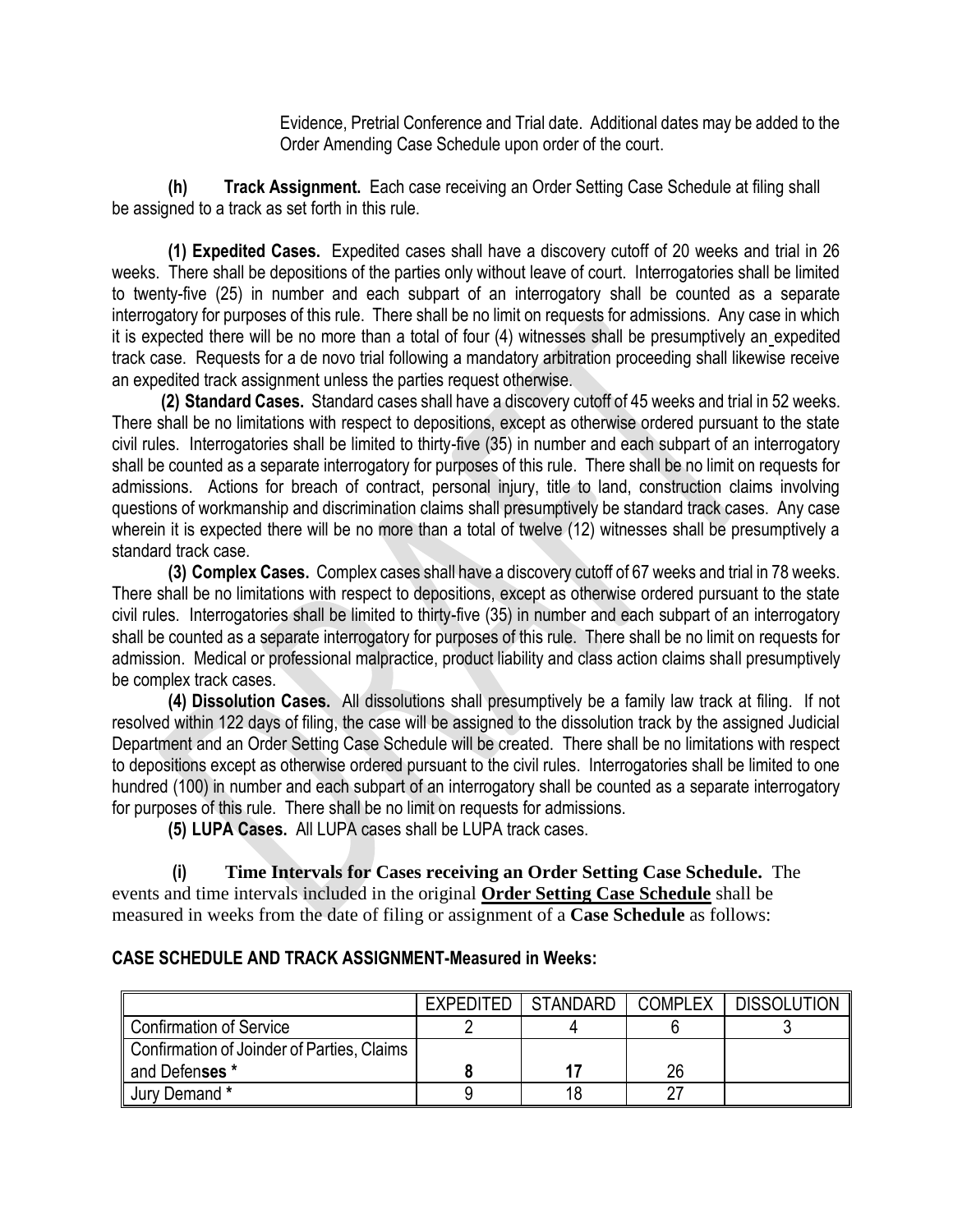|                                                                          | <b>EXPEDITED</b> | <b>STANDARD</b> | <b>COMPLEX</b> | <b>DISSOLUTION</b> |
|--------------------------------------------------------------------------|------------------|-----------------|----------------|--------------------|
| Set Settlement Conference Date with<br>Assigned Judicial Officer**       |                  |                 |                | 14                 |
| Status Conference (contact court for<br>specific date)                   | 10               | 21              | 32             | 14                 |
| Plaintiff's/Petitioner's<br>Disclosure<br>of<br><b>Primary Witnesses</b> | 12 <sup>2</sup>  | 25              | 38             | 18                 |
| Defendant's/Respondent's Disclosure of<br><b>Primary Witnesses</b>       | 15               | 29              | 42             | 21                 |
| Disclosure of Rebuttal Witnesses                                         | 17               | 36              | 57             | 23                 |
| Deadline for filing motion to Adjust Trial                               |                  |                 |                |                    |
| Date                                                                     | 19               | 40              | 60             | 25                 |
| <b>Discovery Cutoff</b>                                                  | 20               | 45              | 67             | 30                 |
| Exchange of Witness and Exhibit Lists                                    |                  |                 |                |                    |
| and Documentary Exhibits                                                 | 21               | 47              | 70             | 32                 |
| Deadline for Hearing Dispositive Pretrial<br>Motions <sup>*</sup>        | 22               | 48              | 72             |                    |
| Joint Statement of Evidence                                              | 22               | 48              | 72             | 32                 |
| Alternative Dispute Resolution to be held<br>before                      | 23               | 48              | 72             |                    |
| Settlement Conference to be held before                                  |                  |                 |                | 34                 |
| Pretrial Conference (contact Court for<br>specific date)                 | 25               | 50              | 75             | 35                 |
| Trial                                                                    | 26               | 52              | 78             | 36                 |

**\*** Does not apply to family law type 3 cases.

\*\*Applies only in family law type 3 cases

# **LUPA CASE SCHEDULE:**

| <b>CASE EVENT</b>                                               | <b>DEADLINE</b>                       |
|-----------------------------------------------------------------|---------------------------------------|
| Petition for Review of Land Use Decision Filed and Schedule     |                                       |
| Issued (RCW 36.70C.040)                                         |                                       |
| DEADLINE to contact assigned Judge to confirm Initial hearing   | 7 days after Petition is filed        |
| (RCW 36.70C.080)                                                |                                       |
| DEADLINE to Stipulate or File Motion for Change of Hearing Date | 28 days after Petition is filed       |
| Adjustment of Schedule (RCW 36.70C.080(1);<br><b>RCW</b><br>or  |                                       |
| 36.70C.090)                                                     |                                       |
| Initial Hearing on Jurisdictional and Preliminary<br>Matters    | 40 days after Petition is filed       |
| (FRIDAYS ONLY) (RCW 36.70C.080)                                 |                                       |
| DEADLINE to file Certified Copy of Local Jurisdiction Record    | 45 days after Initial Hearing         |
| (RCW 36.70C.110)                                                |                                       |
| DEADLINE to file Brief of Petitioner (RCW 36.70C.080(4))        | 20 days after deadline to file Record |
| DEADLINE to file Brief of Respondent (RCW 36.70C.080(4))        | 40 days after deadline to file Record |
| DEADLINE to file Reply Briefs (RCW 36.70C.080(4))               | 50 days after deadline to file Record |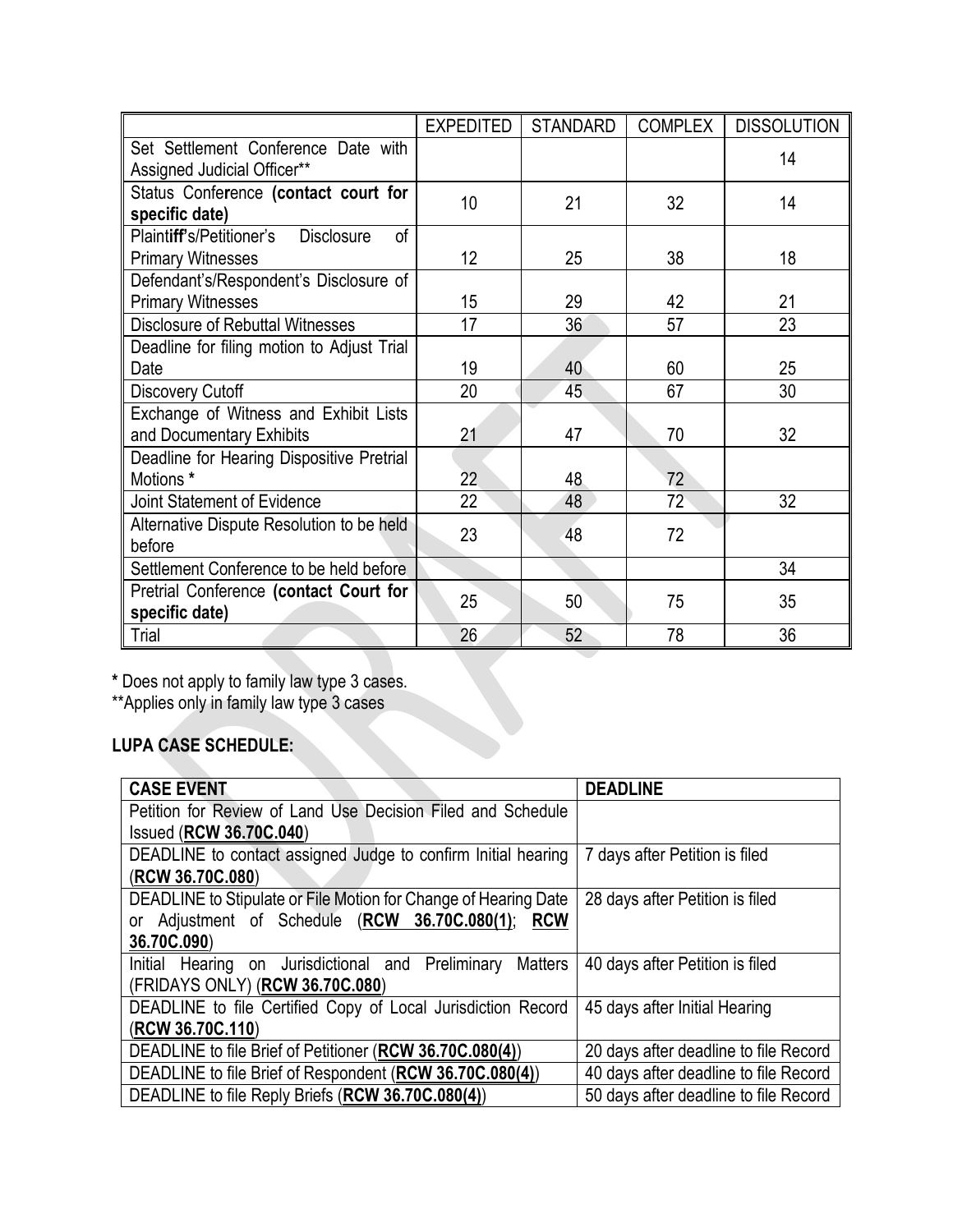| Review Hearing/Trial Date $-$ (RCW 36.70C.090) | Within 60 days of the date set for |  |
|------------------------------------------------|------------------------------------|--|
|                                                | submitting the Record              |  |

### **(j) Trial by Affidavit**.

i. **Affidavit.** Parties may agree to submit unresolved issues to the assigned judicial department by affidavit. This shall be determined at the discretion of the assigned judicial department at the status conference or as determined by agreement of the parties and approval of the assigned judicial department. If the request for trial by affidavit is granted the self-represented parties or their attorneys shall file and serve a form entitled **Trial By Affidavit Certificate**, as set forth in Appendix, **Form C**. The assigned judicial department shall issue an Order Amending Case Schedule.

ii. **Trial and Notice.** If the matter is to be submitted on affidavit, the parties shall be given a trial date approximately 20 weeks from filing. Fourteen (14) days prior to the trial date the parties shall serve and file their affidavits. Rebuttal affidavits, if any, shall be served and filed no later than seven (7) days prior to trial. Sur-rebuttal affidavits, if any, shall be filed and served two (2) days before the trial. Working copies of all affidavits shall be provided to the assigned judicial department. Affidavits filed beyond these deadlines shall not be considered.

iii. **Priority.** Matters set for trial by affidavit may take priority over other matters set for the same day. On the day of trial, unless otherwise ordered, each side shall have one-half hour to argue their respective positions to the court.

iv. **Case Schedule.** Once a matter is set for trial by affidavit, the self-represented parties and attorneys shall no longer be bound by the Order Setting Case Schedule, except for the new trial date in the Order Amending Case Schedule issued by the Judicial Assistant.

**(k) Monitoring**. Each judicial department of the Superior Court, the Superior Court Administrator's Office, and at such time as the Presiding Judge may direct, the Clerk of the Court shall monitor cases to determine compliance with these rules.

**(l) Enforcement**. The assigned judicial department, on its own initiative or on motion of a party, may impose sanctions or terms for failure to comply with the **Order Setting Case Schedule** established by these rules. If the court finds that an attorney or self-represented party has failed to comply with the **Order Setting Case Schedule** and has no reasonable excuse, the court may order the attorney or party to pay monetary sanctions to the court, or terms to any other party who has incurred expense as a result of the failure to comply, or both; in addition, the court may impose such other sanctions as justice requires. As used in this rule, "terms" means costs, attorney fees, and other expenses incurred or to be incurred as a result of the failure to comply; the term "monetary sanctions" means a financial penalty payable to the court; the term "other sanctions" includes but is not limited to the exclusion of evidence.

[Amended effective September 1, 2016]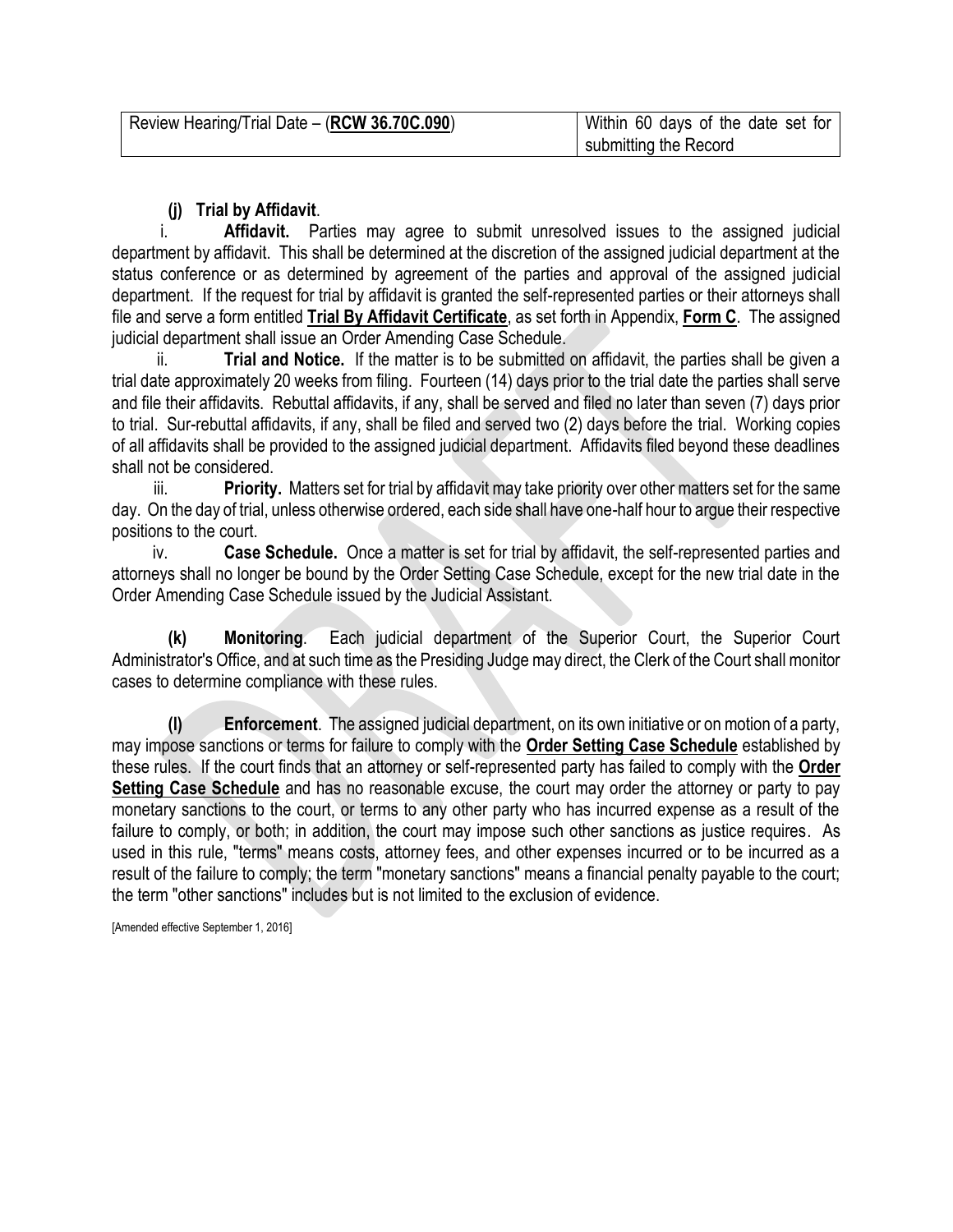#### **PCLR 16 (b)**

**(2) Exchange of Exhibit and Witness Lists.** In cases governed by an Order Setting Case Schedule pursuant to **PCLR 3**, the parties shall exchange: (A) lists of the witnesses whom each party expects to call at trial; (B) lists of the exhibits that each party expects to offer at trial, except for exhibits to be used only for impeachment; and (C) copies of all documentary exhibits except for those items agreed to by counsel and self-represented parties, such as identical copies of items already produced to avoid unnecessary duplication. Counsel and self-represented parties are encouraged to ascertain that each has full and complete copies of any document to be presented at trial to avoid unnecessary duplication expenses. In addition, non-documentary exhibits shall be made available for inspection by all other parties no later than fourteen (l4) days before trial**.** Failure to comply with this rule shall be subject to the provisions of PCLR (3)(l).

**Note that under the proposed revision of PCLR 3, the appropriate reference is PCLR 3 (l). Under the existing PCLR, the reference would be to PCLR 3 (k).**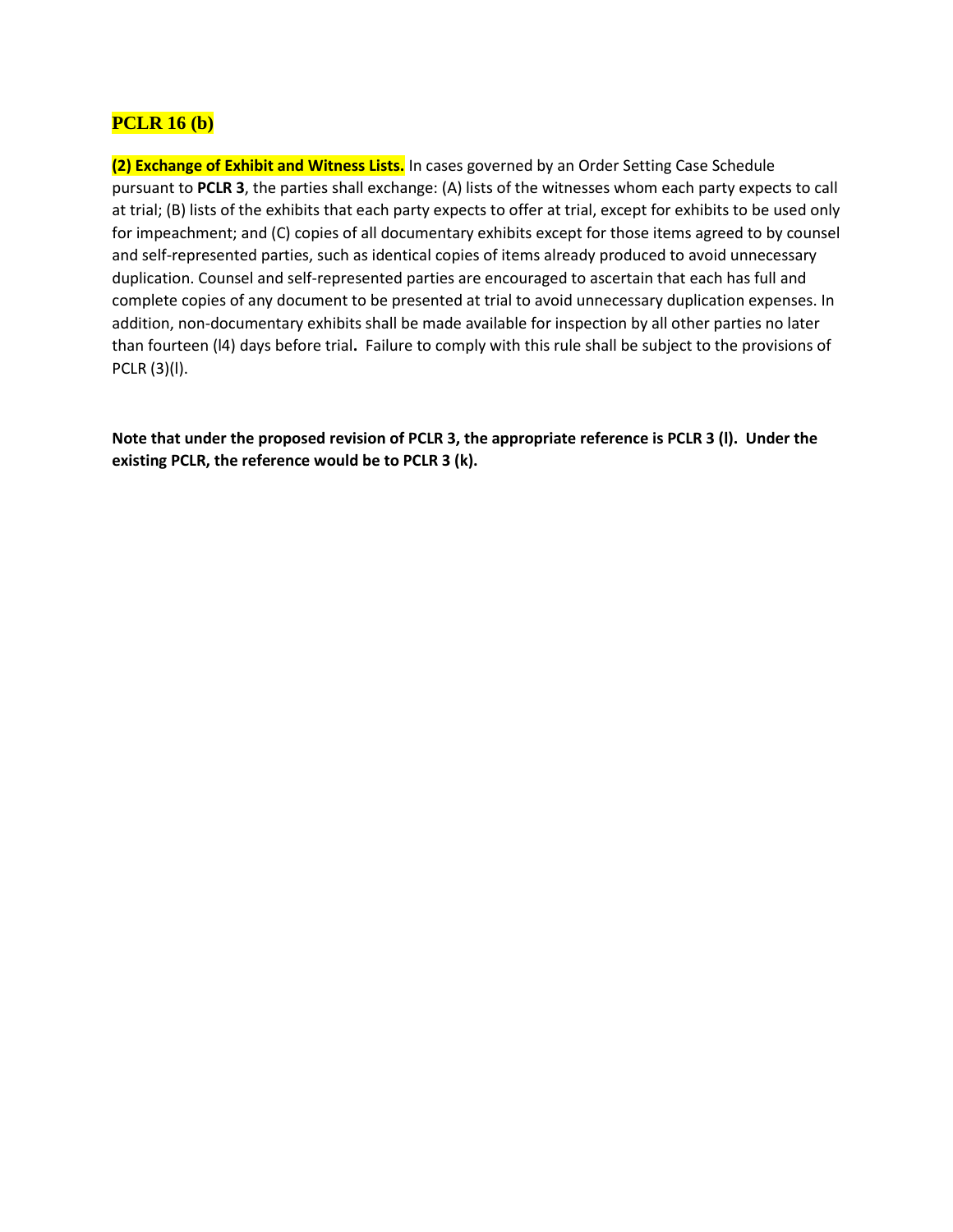#### **PCLR 65 TEMPORARY RESTRAINING ORDERS AND INJUNCTIVE RELIEF**

**Family law matters.** A party requesting an Ex Parte Temporary Restraining Order/Order to Show Cause or other temporary injunctive relief under **CR 65** in a family law matter shall present the proposed order to the Ex Parte Division. Notice shall be given pursuant to CR 65(b). If the injunctive relief or temporary restraining order is granted, the hearing shall be set in accordance with the timing requirements of **CR 65(b)** and shall be heard in Civil Division A, B or C as assigned by the Ex Parte Division or by the judicial department which ruled on the initial request for relief. In the interim, the adverse party may move to have the order set aside prior to the hearing in accordance with the time limits set forth in **CR 65(b)**. Such motion shall be heard in Civil Division A, B or C as assigned by the Ex Parte Division or by the judicial department which ruled on the initial request for relief.

**Non-family law matters.** In non-family law matters, a party requesting a temporary restraining order/preliminary injunctive relief under **CR 65** shall present the proposed order to the Superior Court Presiding Judge. Notice shall be given pursuant to CR 65(b). The Presiding Judge shall grant, deny, refer the matter to the assigned judicial department, or if not assigned to a department, refer the matter to court administration for assignment to a judicial department. If the injunctive relief or temporary restraining order is granted, the hearing shall be set in accordance with the timing requirements of **CR 65(b)** and may be heard before the judicial officer who ruled on the requested order, referred to the judicial department to which the case has already been assigned, or if not assigned to a judicial department, then referred to administration for assignment to a judicial department. In the interim, the adverse party may move to have the order set aside prior to the hearing in accordance with the time limits set forth in CR 65(b). Such motion shall be heard by the judicial department which ruled in the initial request for relief.

In all cases, the time period for hearing the preliminary injunction or temporary restraining order may be extended in accordance with **CR 65(b)**.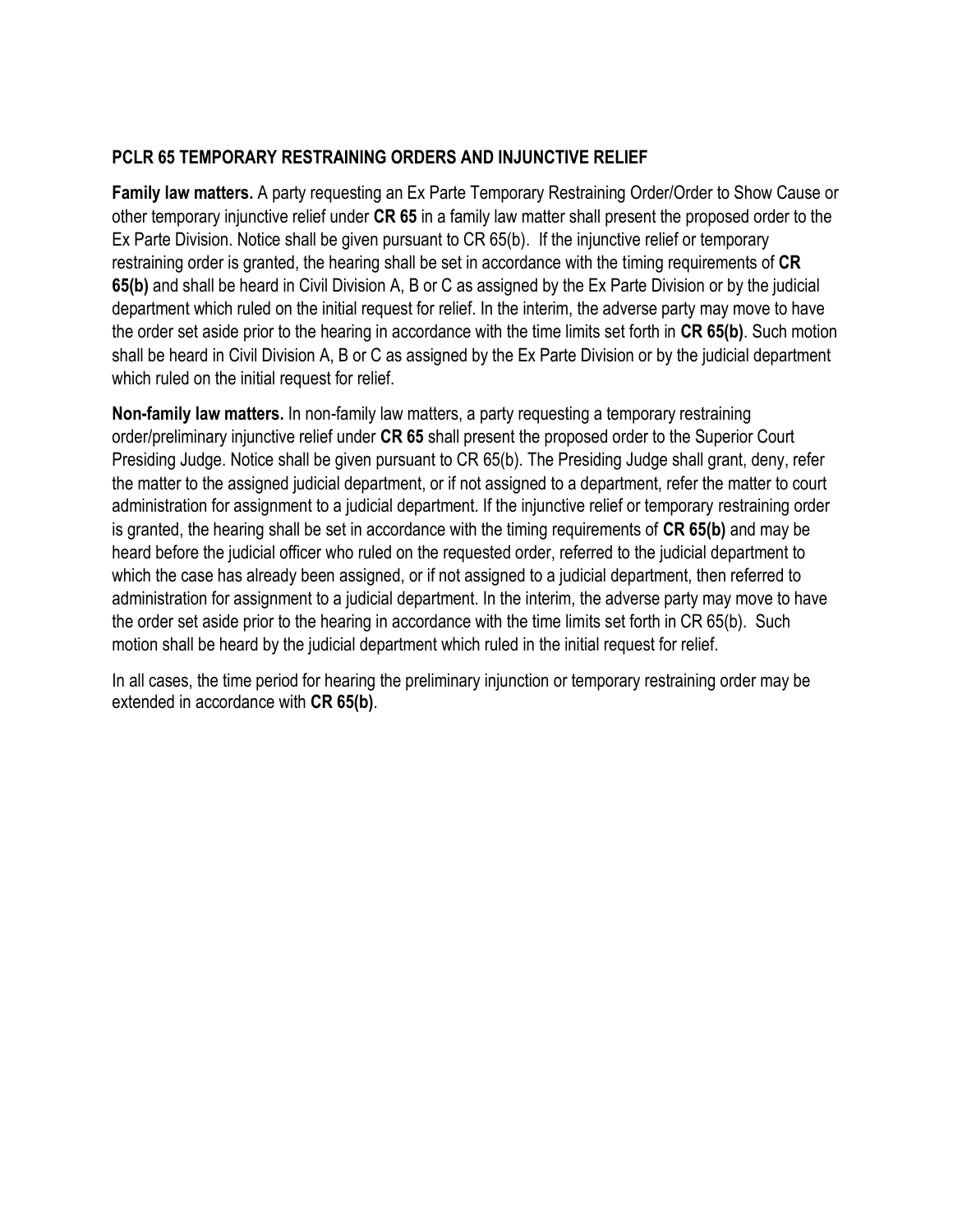# **GENERAL RULES - PCLGR**

# **PCLGR 31.1 ACCESS TO ADMINISTRATIVE RECORDS**

**See [GR 31.1](http://www.courts.wa.gov/court_rules/?fa=court_rules.list&group=ga&set=GR) and Policy 6: Pierce County Superior Court Policies and Procedures for Administrative Records Requests.**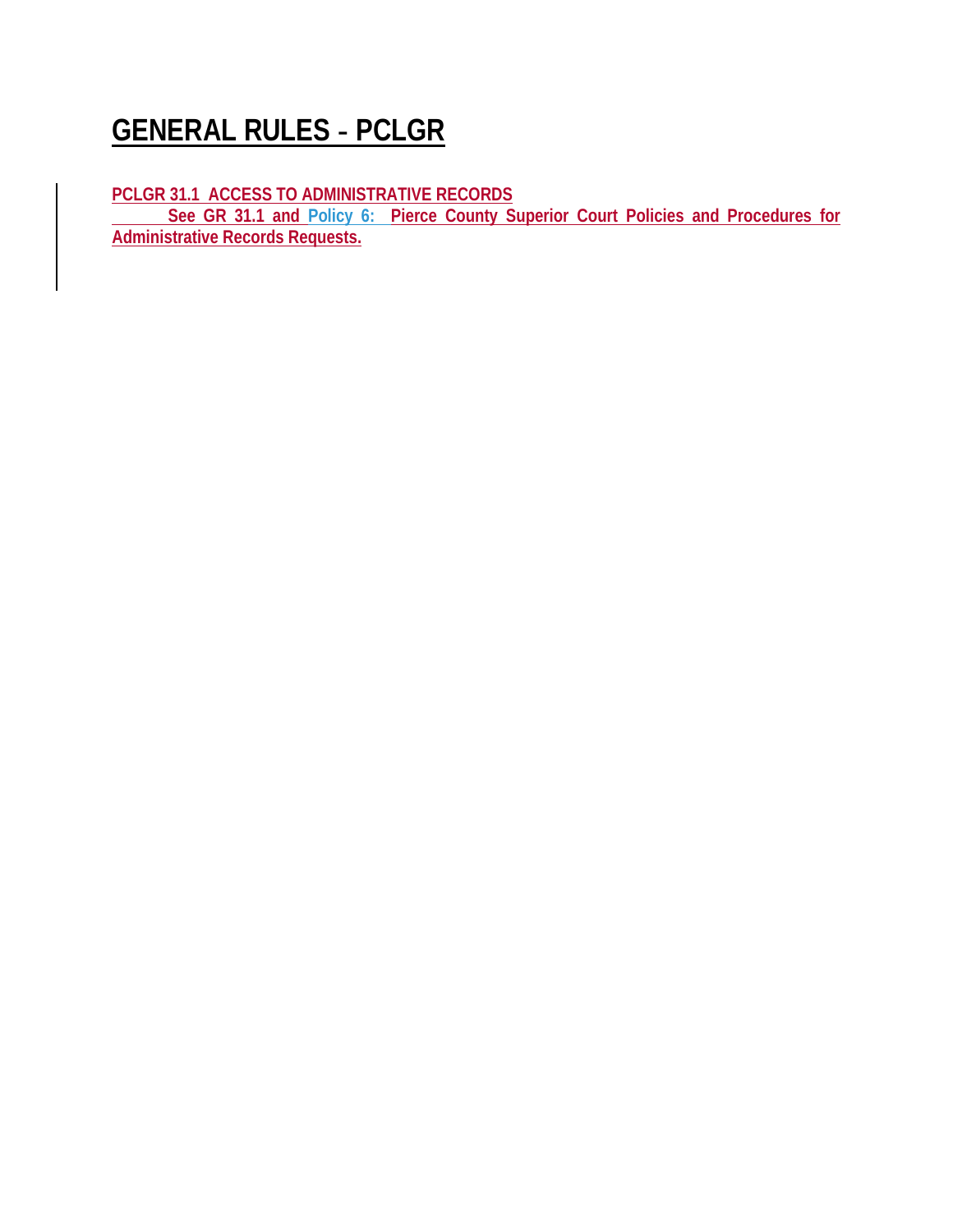#### **PCLMAR 2 -- TRANSFER TO ARBITRATION AND ASSIGNMENT OF** A**RBITRATOR**

**2.1 Transfer to Arbitration (a) Statement of Arbitrability**. In every civil case, the party filing the note for trial provided by **CR 40(a)(1)** and **PCLR 40** shall, upon the form prescribed by the court, complete a Statement of Arbitrability; except that a party may file a Statement of Arbitrability requesting arbitration at any time after filing of the complaint, but **no sooner than the date the confirmation of joinder is to be filed and no later than the discovery cutoff date.** After the deadline has passed, the Statement of Arbitrability may be filed only by leave of the court for good cause shown.